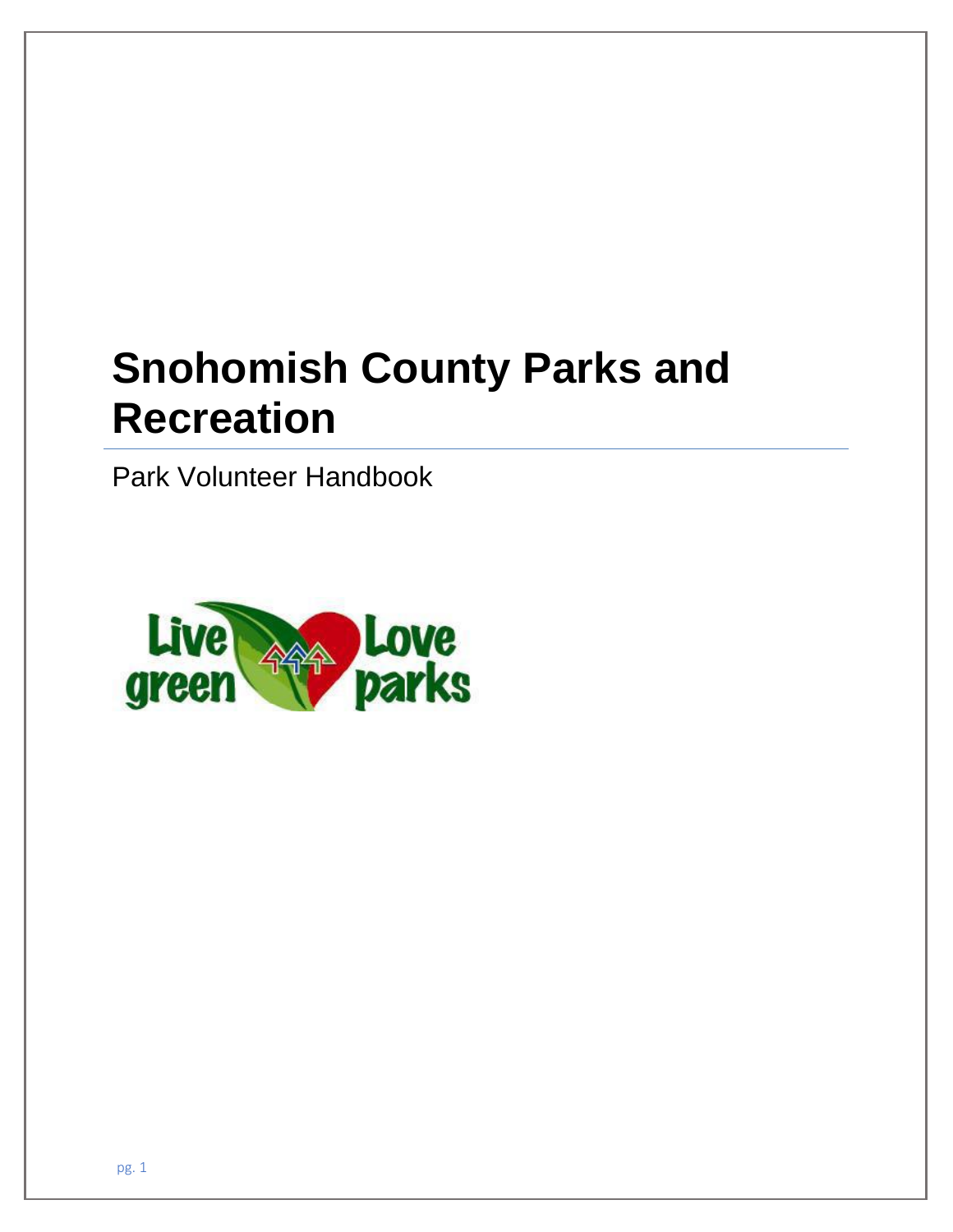## **Table of Contents**

| <b>Table of Contents</b>                                        | $\overline{2}$ |
|-----------------------------------------------------------------|----------------|
| <b>Agency Information</b>                                       | 3              |
| Department of Conservation and Natural Resources Mission/Vision | 3              |
| Snohomish County Volunteer Program                              | 4              |
| Diversity in Snohomish County and Ethics in Public Service Act  | 4              |
| What we expect from you                                         | 5              |
| <b>Getting Started</b>                                          | 9              |
| <b>Volunteer Agreement</b>                                      | 14             |
| <b>Volunteer Expectations and Duties</b>                        | 15             |
| <b>Illustrative Job Description</b>                             | 16             |
| <b>Volunteer Evaluation</b>                                     | 19             |

## **Agency Information**

#### **Introduction**

Welcome to Snohomish County Parks and Recreation! We hope you enjoy your volunteer experience with the Snohomish County Parks Department. Your contribution provides park visitors with an extra measure of quality service.

This guide and the accompanying information are provided to help you fulfill your duties successfully. You will receive additional orientation information and materials that is park specific from the Director of Volunteer Services or other designee. You will also receive any training necessary to safely perform the duties and tasks outlined in the General Volunteer Job Description.

#### **Your Outdoor Connection**

Parks and open space mean so many things to different people. What do they mean to you?

The Snohomish County Parks & Recreation Department has over 12,000 acres, spread out over 121 park properties with 47 miles of fresh and saltwater shorelines. We are the largest land steward in the county and our parks, trails and open spaces contribute to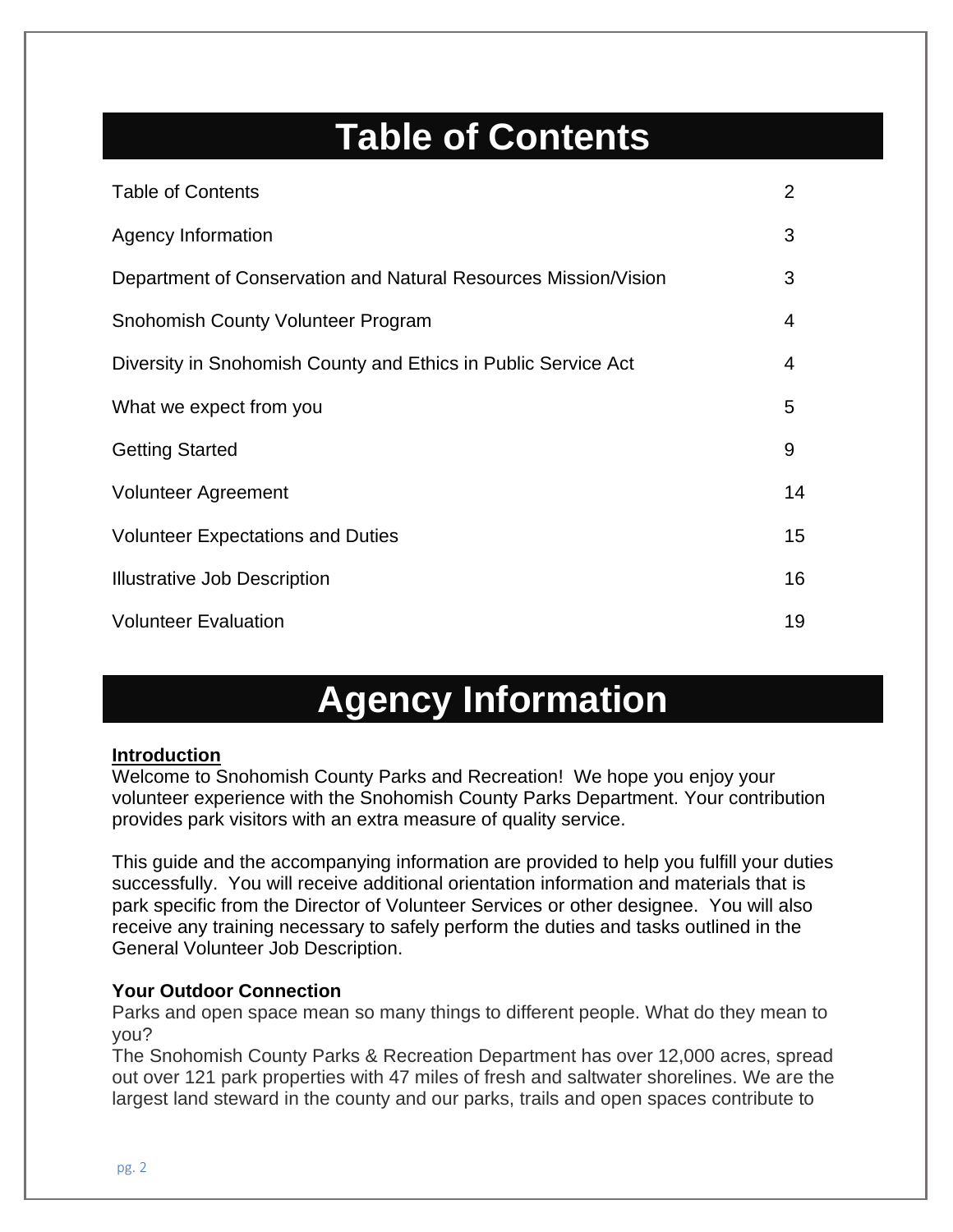the clean water, clean air, healthy forests and the great beaches our residents and visitors enjoy.

We're working behind the scenes making sure your favorite neighborhood park, wooded trail, sandy shoreline, community class, and heritage sites are clean, safe and open and accessible to everyone. And we're in it for the long haul. We find ways to innovatively steward and preserve your public lands and resources to keep the wellbeing and positive community-building of parks open to you and future generations. Because your parks story matters to us. The next generation's parks story matters to us. Now get out there and live it.

#### **Our Mission**

To conserve natural and recreational resources for current and future generations, contribute to regional economic sustainability, and enhance the wellbeing of all Snohomish County residents and visitors through accessible and inclusive parks, facilities and educational programs.

#### **Our Vision**

A sustainable, innovative, and accessible parks system that creates strong, connected communities through the experience and stewardship of parks and the natural and cultural environment of Snohomish County.

#### **Our Programs & Amenities**

- 12,000 acres of parks, trails, and open space
- Camping: Tent sites, RV sites, Cabin & yurts
- Community education through WSU Snohomish County Extension Programs
- Annual Evergreen State Fair
- Jr. Park Ranger Program
- Facility rentals for events, weddings, and meetings
- Snohomish County Arts Commission
- Snohomish County Historic Preservation Commission
- Volunteer opportunities
- Community events: Music in the Park, National Night Out, trail races

### **Snohomish County Parks Volunteer Program**

Snohomish County Parks oversees an active volunteer program. The Park's volunteer program supports a growing number of citizens who dedicate their time to support regular staff in all aspects of Parks operations. This volunteer program provides the training and opportunity for community members to become involved in the care of Snohomish County's Parks. The efforts of dedicated volunteers, including individuals, families, businesses and corporations contribute to helping Snohomish County Parks and Recreation Department provide quality park facilities and programs that serve our community. The volunteer program offers assistance in maintaining and operating our park facilities, but also offers a chance for participants to interact with Parks staff and develop a sense of ownership in Parks properties.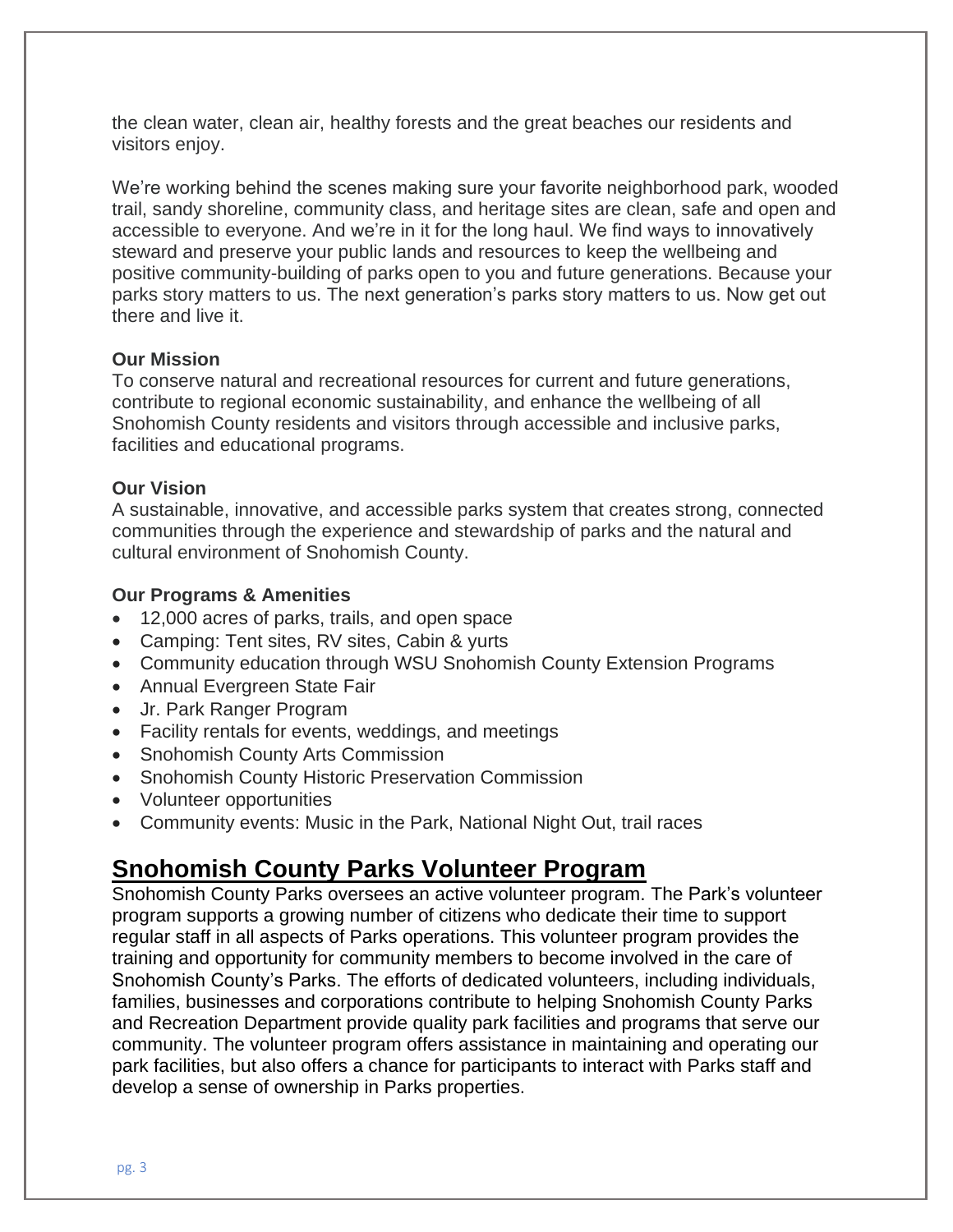#### **Diversity in Snohomish County**

Snohomish County Parks and Recreation Department is committed to creating an equitable, hospitable, appreciative, safe, and inclusive park environment – one that embraces the full spectrum of all community members' contributions. Parks makes this commitment because:

- Diversity strengthens the workforce in competence and ability;
- Celebrating diversity appreciates and values individual differences;
- Diversity helps ensure the relevance of Snohomish County parks, its mission, properties, and programs to the people of the state today and in the future; and
- Diversity is crucial to our ability to serve all citizens.

Parks encourages and supports staff efforts to reach out to people of all races, national origins, abilities, religions, sexual orientations, veteran status, ages, and genders who use the parks and who live in communities nearby parks. This outreach is to focus on engaging in partnerships that expand programs and services in a way that is meaningful and of value to all visitors through a workforce and volunteer corps that reflects the diversity of Snohomish County.

Diversity encompasses who we are and what we think and how we behave. Not only ethnicity and national origin but family status, religion, communication style, ethics, values, educational level, etc, all combined to make us who we are. Snohomish County Parks and Recreation welcomes the diversity of its employees, volunteers, and users of our parks system. To celebrate diversity is to appreciate and value individual differences.

#### **Our Volunteer Community**

You are part of a community of volunteers who come from all corners of Snohomish County and from different faiths, cultures and ethnicities. The common thread that connects us is a love of nature and a commitment to ensuring that Parks are here for future generations to enjoy. Volunteers make a positive impact by engaging with visitors at nature center events, patrolling our trail systems, stewarding the land through restoration and litter cleanup, monitoring plant and animal populations and so much more. Volunteers are integral to the existence of County Parks.

We value volunteers as vital partners. You will have proper orientation, training and supervision to meet the responsibilities of your position, have a clear understanding of your role and how it fits into the overall mission and vision of Snohomish County Parks, receive recognition for work done, and be treated with respect.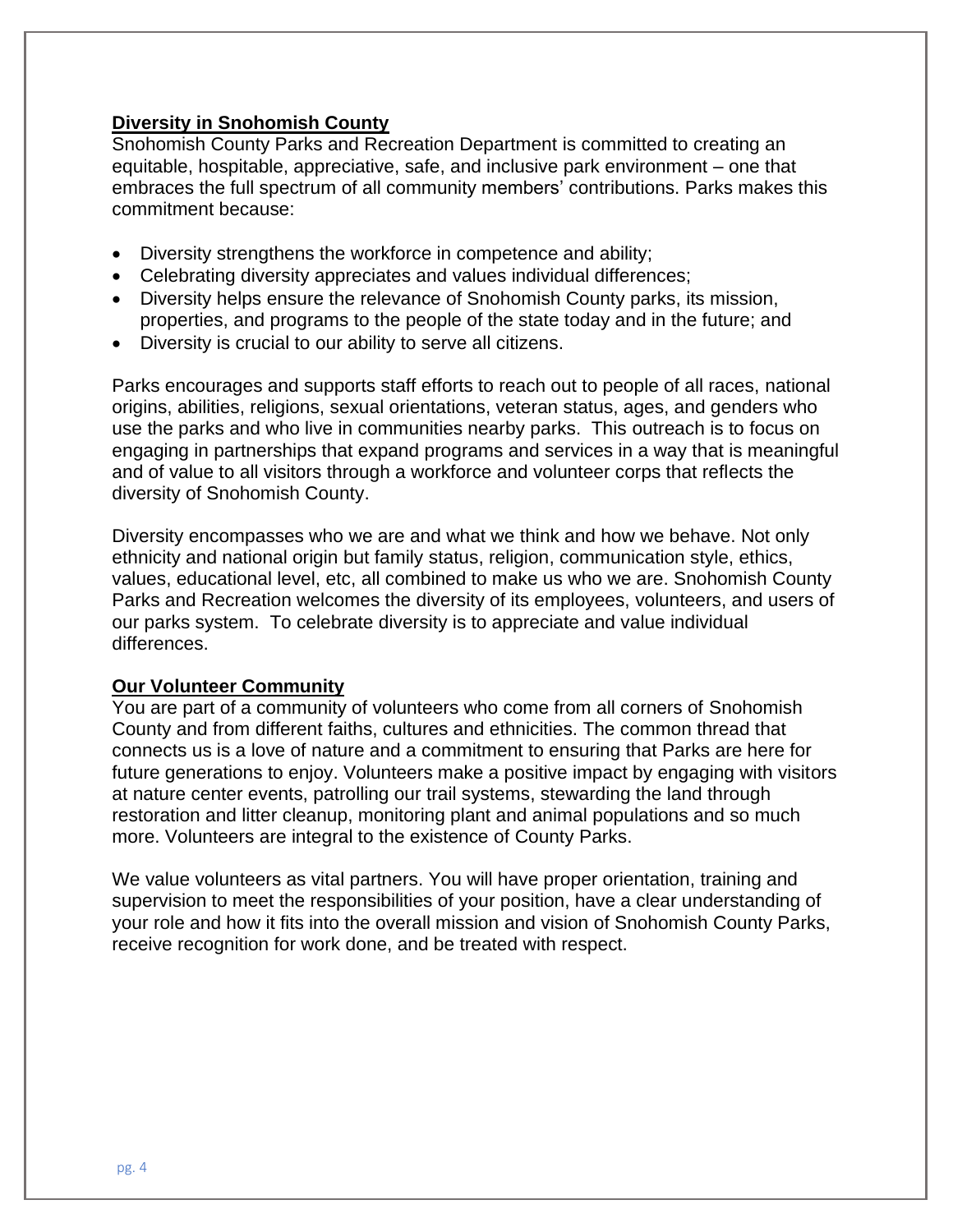## **What We Expect from You**

Park volunteers are viewed and "treated" like Employees. [Un-Paid Employees that is]. From this perspective, it is easier to articulate expectations, responsibility's, commitment, standards, etc. Volunteers agree to actively perform their duties to the best of their abilities and to abide by the policies and procedures of Snohomish County Parks. When you join our volunteer team, you agree to the following:

#### **Volunteer Agreement and Waiver**

**Volunteer Role** – I am donating my time for this volunteer role and I understand that in this role, I am not an employee of Snohomish County Parks and I will not receive compensation for this donated time. I also understand that volunteering does not necessarily lead to employment.

**Volunteer Duties** – I will follow all the rules and regulations of the County and will follow all directions and instructions given to me by County staff and/or certified volunteer leaders.

**Limitation of Extent of Duties** – I am not authorized to enforce the rules and regulations of the County but will notify Park staff when violations of rules and regulations are observed.

**Conduct** – I will conduct myself in a professional manner and present a positive image of Snohomish County. This includes being respectful and helpful to other Park visitors, other volunteers and County staff.

**Conflict of Interest** – I understand that in order to participate in this program I cannot have a conflict of interest with any activity or program of the agency, whether personal or philosophical. Further, there can not be any financial benefit accepted to serve as a volunteer. Each volunteer will sign a Conflict-of-Interest agreement upon completion of training and before becoming active.

**Media Contact** – In my role as a volunteer, I understand that I do not represent the County in an official capacity and will not write or speak to the media on the behalf of the County. These action may include; but not be limited to, public statement to the press, coalition or lobbying efforts with other organization, or any agreements involving contractual or other financial arrangements.

**Volunteer at Will** – I understand that my participation in this volunteer program is subject to the above statements and to all rules and regulations of the County. Failure to follow directions and instructions or violation of any of the rules, regulations or policies can result in discipline or immediate dismissal from the program.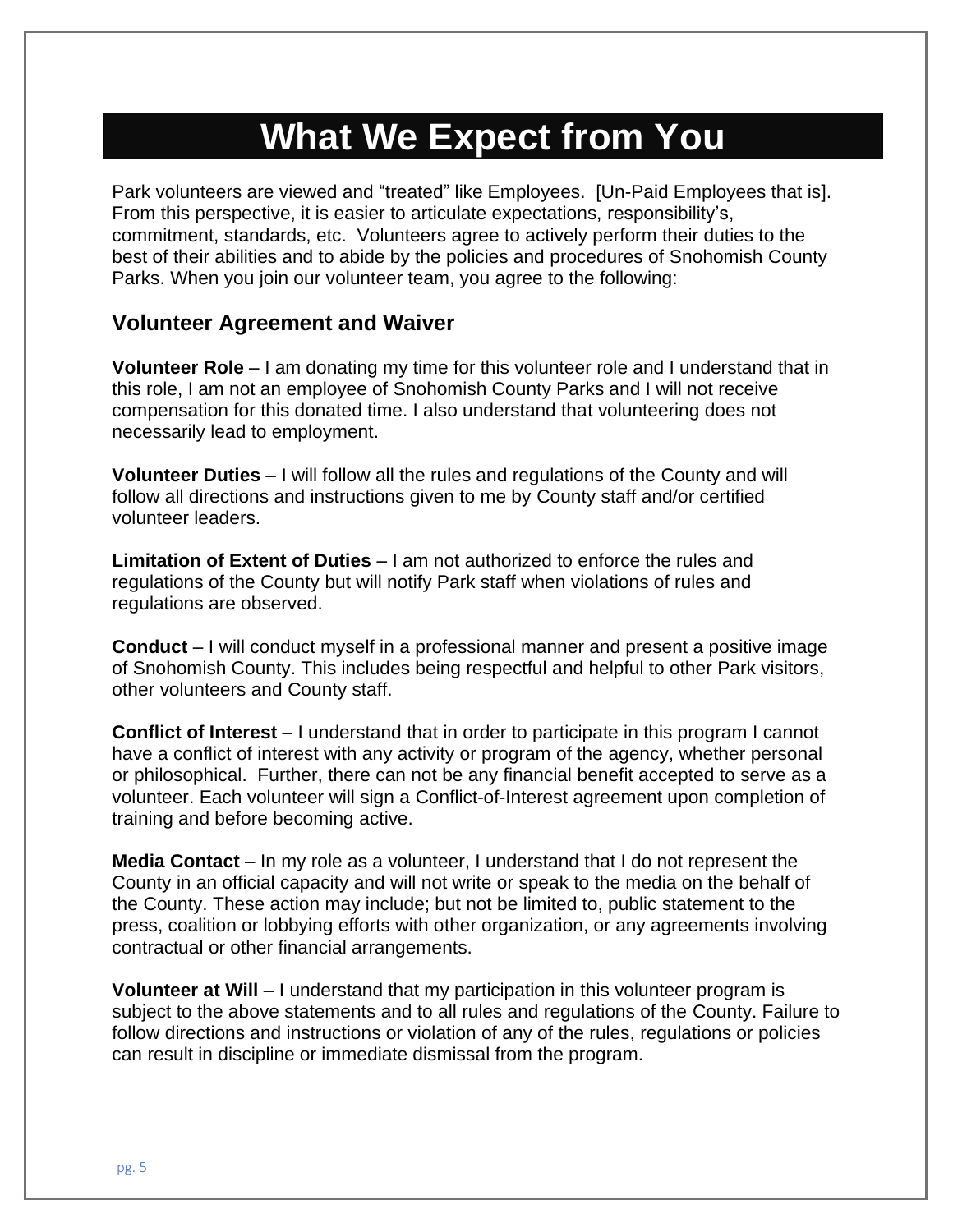**Confidentiality** – In my roles as a volunteer, I am responsible for maintaining the confidentiality of all proprietary or privileged information to which I may be exposed while serving as a volunteer, whether this information involves a staff member, volunteer, client or other person or involves other County business. Failure to maintain confidentiality may result in termination of relationship as a Volunteer with Parks. Each volunteer will sign a confidentiality agreement upon completion of training and before becoming active.

**Reporting Hours** – I recognize that reporting my volunteer hours is important to the success of the volunteer program and will do my best to report them on a regular basis.

#### **Attendance**

To make sure that events and activities are adequately staffed by volunteers, we depend on you to complete your scheduled shifts. We do understand that from time-totime certain situations may arise that prevent you from doing so. Please alert your contact/leader of any scheduled absences— such as vacation—as far in advance as possible so that an appropriate substitute may be found. In the event of an unscheduled absence—illness or emergency—please alert your contact/leader as soon as possible.

#### **Dress Code**

As a Park volunteer, you're also an ambassador for the organization. Please use your judgement to dress appropriately for the activities you'll be performing. If you're ever unsure about what to wear, just ask your contact/leader.

#### **Use of Park Property**

All County property must be used for authorized purposes only. This includes, but is not limited to, facilities, keys, computers, telephones, line trimmers, etc.

#### **Non-Discrimination**

The County is committed to ensuring that all members of the public who are served by Park volunteers are treated equally. Volunteers shall not unlawfully discriminate against anyone on the basis of a race, color, sex, age, religion, disability, national origin, ancestry, sexual orientation, marital status, parental status, veteran's status, military discharge status, source of income, or housing status.

#### **Sexual Harassment**

It is the policy of the County that employees, visitors, and volunteers shall be provided an environment that is fair and provides equitable treatment, including freedom from sexual harassment and other inappropriate conduct of a sexual nature.

Sexual harassment is defined by the County Human Resources Division as unwelcome sexual advances, requests for sexual favors, and other verbal or physical conduct of a sexual nature when:

Submission to the conduct is made either explicitly or implicitly a term or condition of an individual's employment, or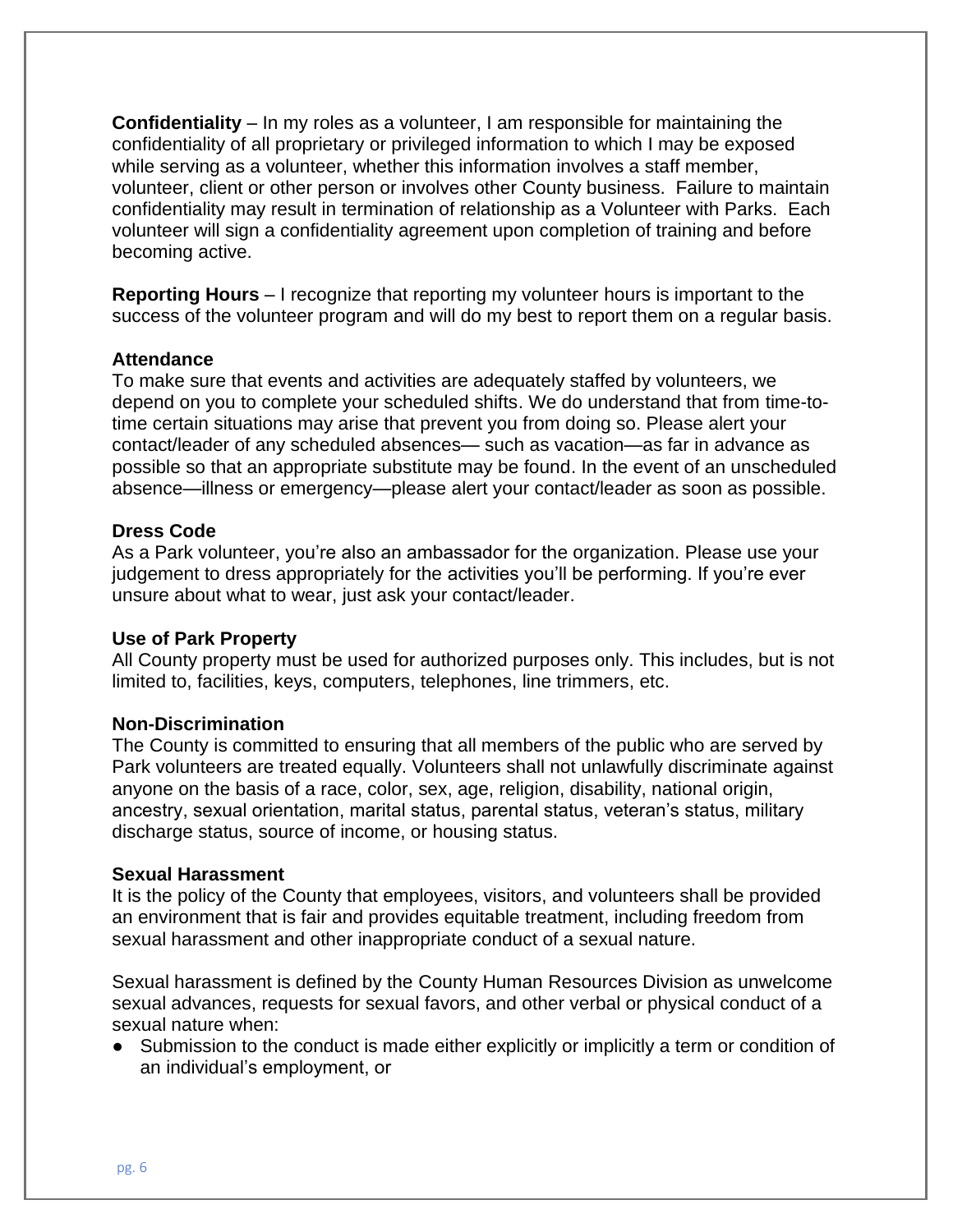- Submission to or rejection of the conduct by an individual is used as a basis for employment decisions affecting such individual, or
- The conduct has the purpose or effect of unreasonably interfering with an individual's work performance or creating an intimidating, hostile, or offensive working environment.

Examples of inappropriate behavior of a sexual nature can be (but are not limited to):

- Written, graphic, or verbal communication, including demeaning or offensive comments, epithets, jokes, slurs, or negative stereotyping based on gender;
- Unwelcome requests for sexual favors or social contact;
- Non-verbal behavior which may include gestures, leering, pictures, or cartoons; or,
- Physical behavior such as unwelcome touching, standing too close, cornering, leaning over or brushing against a person's body.

If you feel like you are being subject to this behavior, please notify the Senior Ranger or Volunteer Director immediately.

#### **Guidelines for Protection of Minors**

- Minors are defined as anyone under 18
- Avoid being alone with a single minor where you cannot be observed by County staff or other adults. You should not be alone with a group of minors under any circumstance
- Avoid transporting minors in your vehicle.
- Avoid physical contact with minors.
- Informed written consent from parents/guardians and verbal agreement, where appropriate and possible, from the minor should always be sought before a photo is taken for any purpose.
- If you believe someone has perpetrated abuse or neglect, immediately and confidentially report such violation to your local law enforcement agency.

#### **Smoking Restrictions Policy**

Smoking is prohibited in all buildings and vehicles owned, controlled, and/or operated by the County. Smoking is not permitted within at least 15 feet of any entrance to a County public facility and/or place of employment.

#### **Firearms**

No person shall discharge a firearm in, into or across any county park except at times and in areas specifically designated by the parks division and posted for such use.

This section shall not be construed to abridge the right of individual citizens to bear arms in defense of self or others as provided in RCW 9.41.300 and article I, section 24, of the state constitution.

#### **Alcohol and Drugs**

Volunteers are prohibited from using, possessing, or being under the influence of any alcoholic beverage/drug, or illegal substance while volunteering.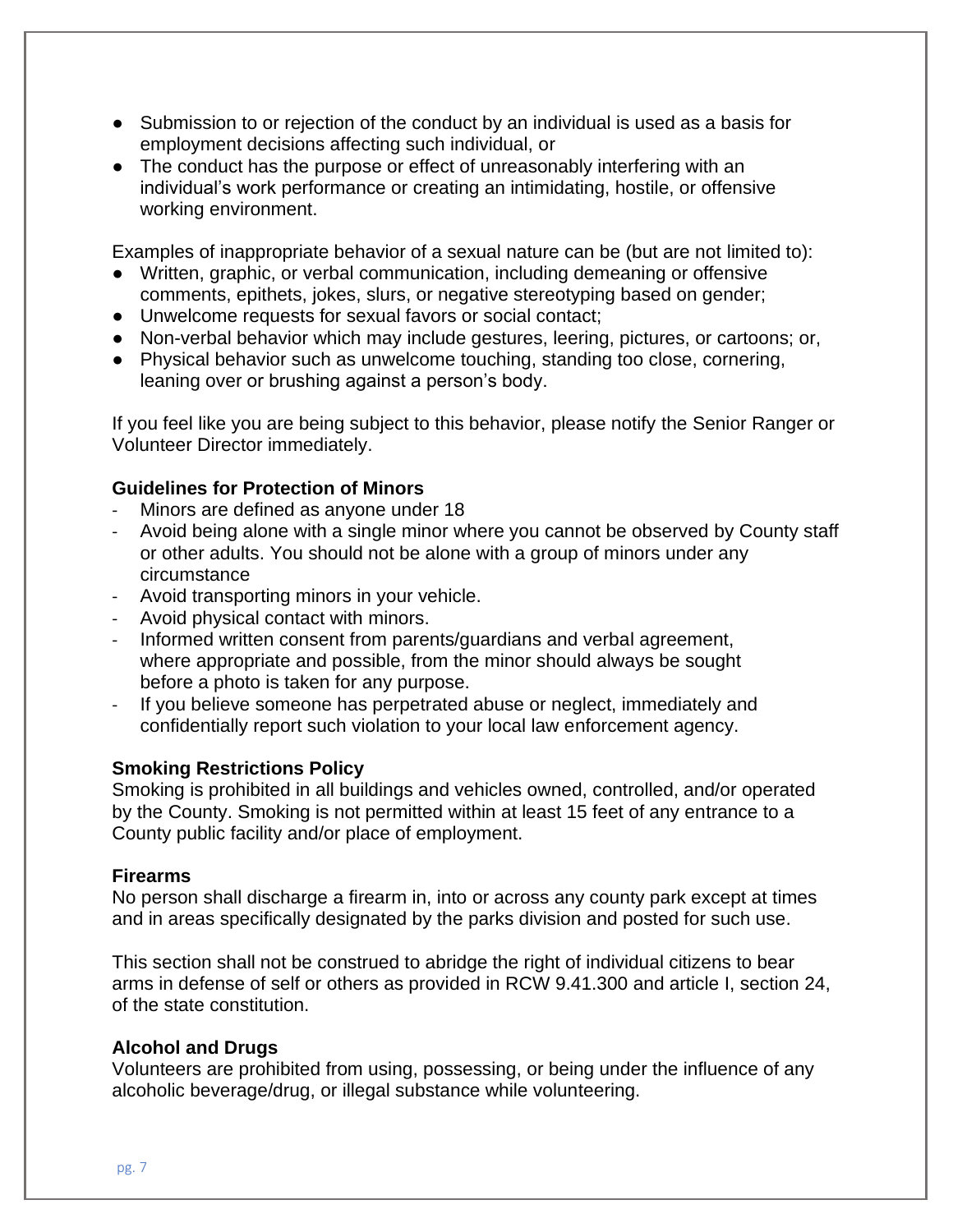#### **Ethics in Public Service Act**

Snohomish County has a strong Ethics in Public Service Act (RCW 42.52) that governs Snohomish County employees. As a volunteer, you also fall under this Act as you are exercising the functions of a county employee while performing duties as a volunteer for Parks.

The area of the law that is most relevant to volunteers is the use of county resources. County resources are things such as vehicles, offices, equipment (phones, computers, etc.), and money (park fees).

#### **Key Points:**

- No volunteer may use any person, money, or property under his/her control or direction, or in his or her official custody, for the private benefit or gain of the volunteer or another.
- Volunteers have a duty to conserve public resources and funds against misuse and abuse.
- Personal use of Park's phones and computer has established guidelines. Before having any personal use of the phone or computer (including using e-mail for personal use), please consult with your Senior Park Ranger or other designee.
- Certain uses of any regional resources are always prohibited. These uses include:
	- o Personal use of the Internet for non-business-related purposes:
	- $\circ$  Any use for the purpose of conducting an outside business, whether or not for profit.
	- o Any use for the purpose of assisting the campaign of any candidate for election to any office or to oppose or promote a ballot proposition.
	- o Any use for commercial purposes such as advertising or selling personal property.
	- $\circ$  Illegal activities or activities incompatible with a professional workplace (e.g., accessing adult- oriented sites or gambling on the internet)
	- o Lobbying activity unless authorized by law
	- o Any use to promote, support, or solicit for an outside organization or group unless the activity is approved by an agency head or his or her designee.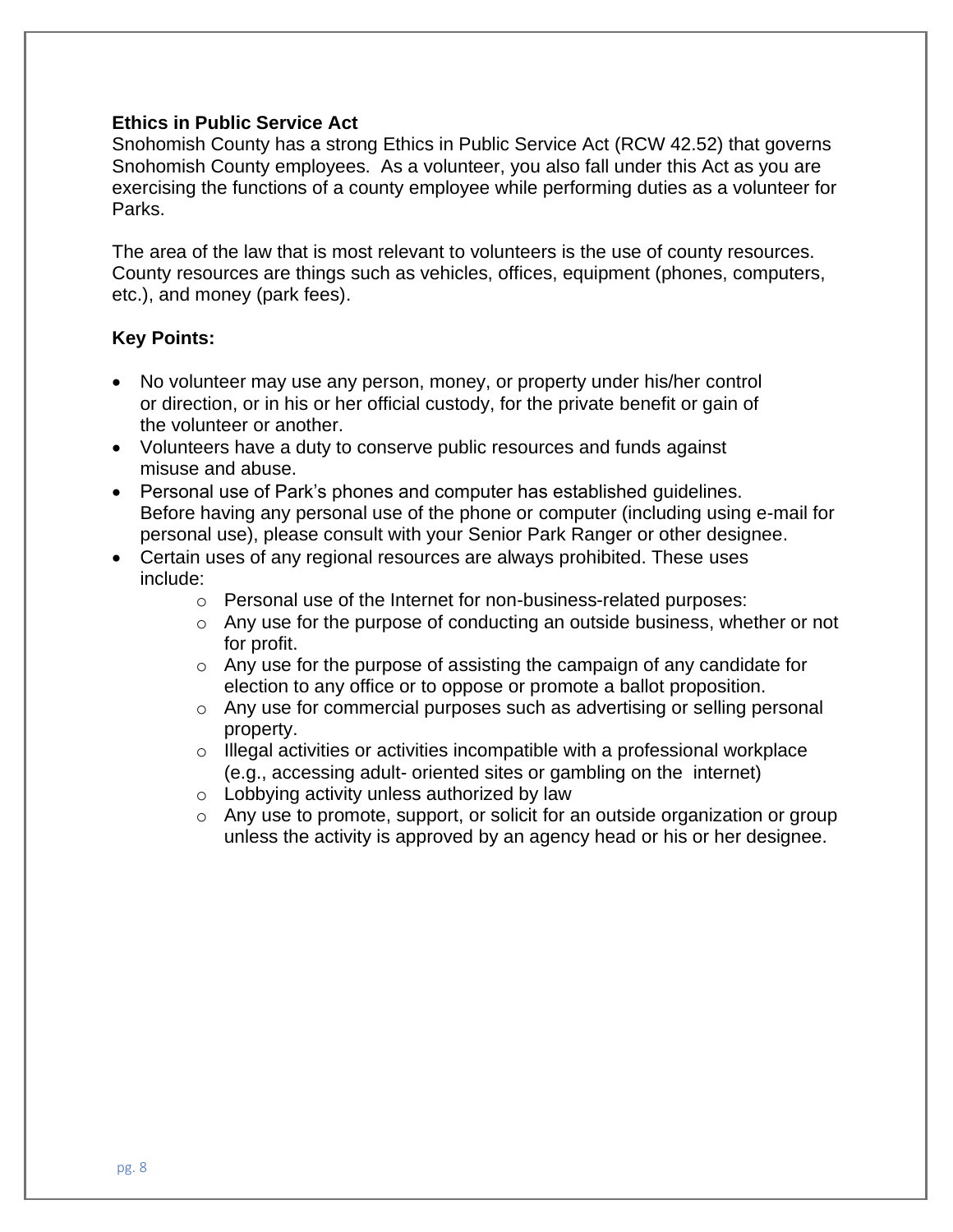### **Getting Started**

#### **Becoming a Park Volunteer**

County Parks accepts applications for Park Volunteers year-round.

Before you begin your volunteer service, you will be asked to fill out and sign a number of forms including the Volunteer Application and participate in an Interview. These processes ensure that you understand your job duties, that you are properly trained, or that you understand the rules and regulations under which you volunteer. The Director of Volunteer Services.

Park Observation Reports and Volunteer timesheets must be completed and submitted online at the end of each service opportunity/engagement to ensure that you are covered for medical industrial insurance and liability protection during the time you are volunteering.

#### **Criminal Background Checks**

As a volunteer, you will be acting as an agent of County Parks. Positions which requires or places a Volunteer in access to equipment or unsupervised access to children under sixteen years of age, developmentally disabled persons or vulnerable adults, will be required to undergo a conviction or criminal background record check. The expense of such a check will be borne by County Parks.

#### **Appearance/Identification**

As a Volunteer Park Volunteer, you will be asked to wear a County Parks uniform and/or baseball cap with the County Parks logo, which will identify you as a Volunteer Park Ambassador to park visitors. Please do not wear your hat or shirt when you are not on duty. In addition, **Photo ID Card/Lanyard** are issued by Parks to volunteers in certified positions (Ex. Site Steward, Workday Leader, Park Ambassador, etc). ID cards for other general volunteers can be requested through your Volunteer Resources. ID cards are issued on an annual basis. You should carry your ID card at all times when volunteering.

#### **Insurance Coverage**

**Medical:** Registered volunteers doing work that is approved by County Parks are considered part of the Snohomish County's self-insured liability program. All volunteer hours for registered activities must be reported to the Parks Department. The Parks Department will report volunteer hours to the Department of Labor and Industry whereby if an injury occurs while performing registered volunteer work, the volunteer may have medical only coverage. A volunteer is **NOT** covered for loss of employment time due to injury or illness, nor for a lasting disability or death. If you suffer an injury while performing registered volunteer activities the Volunteer Program Director (or designee) will help you to obtain and complete the proper forms to submit for processing.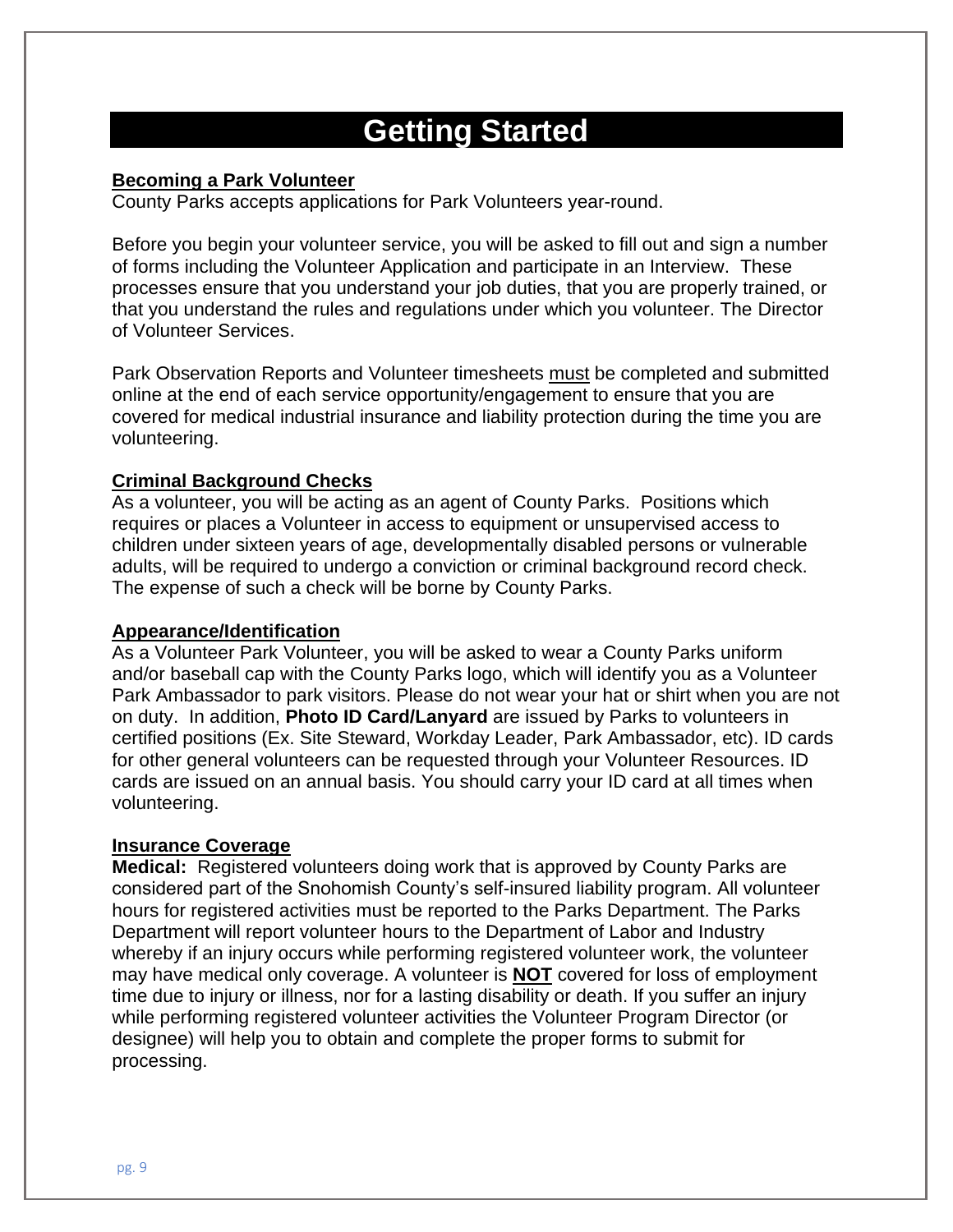As Park Volunteer, you are acting as an agent of County Parks. Therefore, when you are acting within *the accepted limits and scope of your assigned job responsibilities*, Snohomish County may assume responsibility for any liability claims that may be filed. Any claim resulting from criminal activity on a volunteer's part will not be covered by Snohomish County.

**Personal Property:** Snohomish County is not responsible for a volunteer's personal belongings/property. It is recommended that all volunteers carry insurance to cover damage to personal belongings or property. Personal tools and equipment should not be used to perform volunteer duties. In addition, Park's tools are not intended for personal use.

**Vehicle Insurance:** Volunteers may be asked to use County Parks' vehicles. To use park vehicles certain criteria must be met. You must have current proof of automobile insurance, a current Washington State Driver's license, completed a Washington State drivers' abstract, and have completed a drivers' safety course. The privilege to drive county vehicles is subject to change per the County's discretion.

### **We'll Support You**

#### **Background Checks**

We value the safety of our volunteers, staff and the public we serve. Because of this, certain volunteer roles require a criminal background check. When a role requires a background check, it will be noted in the opportunity. We do not do background checks for individuals under the age of 18. Results are securely stored, and access is available only to Park staff who have a need to know.

#### **Orientation**

An orientation is an overview of the Parks Volunteer Program and Volunteer Resources team. Orientation sessions are a great way to formally welcome you as a new volunteer and to get you acquainted with the responsibilities and expectations of your volunteer role.

#### **Training**

Training should prepare you for the responsibilities and expectations of your volunteer role. Your contact/leader will provide the training necessary to help you complete volunteer tasks safely and effectively. Training can range from a short on-the-job session to a series of classes and mentoring, depending on the needs of your role.

We encourage volunteers to pursue training opportunities that will foster their personal development and allow them to take on new volunteer roles with additional responsibilities. Some training opportunities are combined into pre-defined development paths. For example: Ecological stewardship volunteers can complete a series of trainings on the Path to Stewardship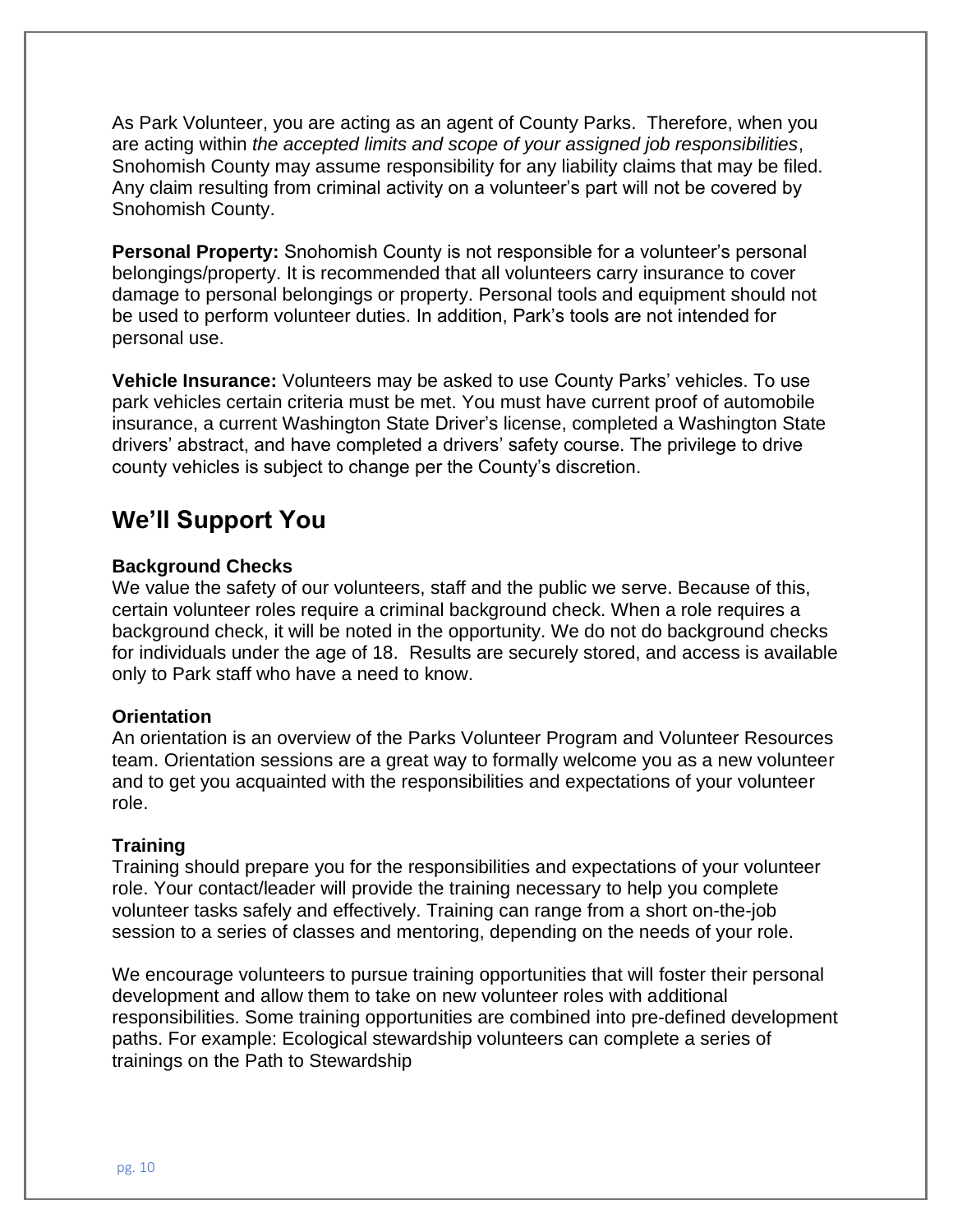#### **Parking Permits**

Certain volunteers will receive a parking permit as part of their role. These permits do not authorize illegal parking or parking when the Parks are closed (without prior approval).

#### **Lines of Communication**

We believe in open and honest communication. If you have a question, problem or suggestion, you will receive fair and objective consideration without fear of reprisal. It is always best to start with your immediate contact/leader. If at any time you are not satisfied with the response you receive from your contact/leader, feel free to contact someone on the Volunteer Resources team. Solutions may include additional training or reassignment to a different role.

#### **Recognition**

All volunteers: When you have recorded 25 hours, you will receive a volunteer t-shirt.

- Trail Watch volunteers: You will receive a t-shirt each year, after three visits (and submitted surveys) you may choose one additional item: baseball cap, vest or hooded sweatshirt
- Adopt-A-Site volunteers: You get a sign at your adopted site after recording 3 visits.
- In addition, for every 100 volunteer hours that you log outside of Trail Watch and Adopt-A- Site (such as Ecological Stewardship and Monitoring) you may choose a 100-hour recognition item.

#### **Resignation**

You may resign from your volunteer position at any time. We ask that you notify your contact/leader at least two weeks prior to your departure and that you complete the exit interview process. Upon resignation, you will return your ID card and all other materials such as keys and tools.

#### **Volunteers under 18**

If accompanied by parent/guardian: the parent/guardian is required to sign the Volunteer Waiver/Agreement or Workday Sign-In Sheet.

- Volunteers 16-17 years old may volunteer on their own at certain locations. This will be indicated in the online description for the volunteer opportunity. They must bring a Volunteer Waiver/Agreement signed by a parent/guardian or they will not be allowed to volunteer.
- Volunteers under the age of 16 may volunteer only when their Parent/Guardian is officially registered as a volunteer and present during their minor child's participation.

#### **Medical Emergency/Injury Procedures**

Parks strives to provide safe volunteer opportunities and support volunteers in the event of an emergency or injury. Please think about your emergency plan in advance. Know your location, cross-streets and nearest medical treatment facility. Have a cell phone handy and know the location of the nearest first-aid kit.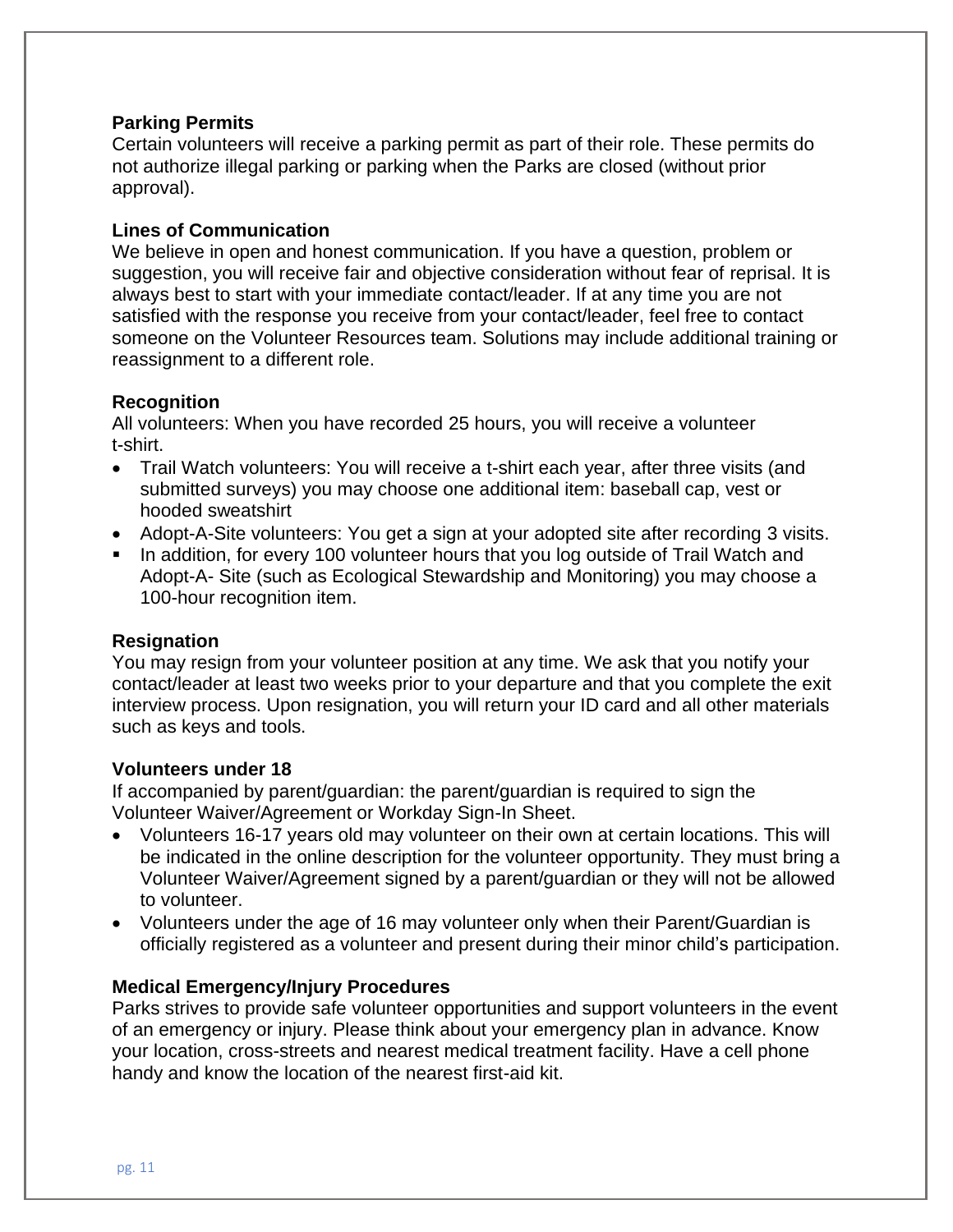First Aid/CPR training is available throughout the year, you can sign up on the volunteer website. You should follow your contact/leader's instructions to ensure that all work is performed in a safe manner. If you observe any unsafe or unhealthy conditions, please report them to your contact/leader as soon as possible.

In the case of personal injury, volunteers rely on their own personal insurance resources. Officially Recognized Volunteers who signed-up and scheduled are covered by the Counties Workers' Compensation insurance for work related accidents or injuries.

Steps to Follow in the Event of a Medical Emergency:

- 1. Recognize the emergency
- 2. Make sure that it is safe to enter the area.
- If not, get to a safe spot and call 9-1-1
- 3. Ask an injured person if you can help (obtain consent), then check the person
- 4. Call 9-1-1 when appropriate
- 5. Care for the person, only provide care that you have been trained to give
- 6. Have the person seek medical attention when appropriate
- 7. Notify Volunteer Resources staff

#### **Reporting a Minor Injury**

If you sustain a minor injury while volunteering, notify your contact/leader as soon as possible. Your contact/leader will ask you to complete a Volunteer Accident/Injury Form to document the injury. By completing the form, you give us valuable information to help improve volunteer safety.

#### **Corrective Action, Discipline and Dismissal**

Like every visitor to County Parks, as a volunteer, you agree to follow all the rules and regulations of the County. You are not authorized to enforce the rules and regulations of Parks, rather you are encouraged to inform/educate when possible. You should notify Park staff when violations of rules and regulations are observed. You will also follow all directions and instructions given by staff and/or certified volunteer leaders. All volunteer duties performed must take place with the permission of County Parks.

Failure to follow directions and instructions, performing duties outside of the scope of the volunteer role, or a violation of any County Park rules, regulations or policies can result in corrective action or immediate dismissal from the program.

Other grounds for dismissal may include, but are not limited to:

- Theft of property or misuse of County equipment or materials
- Abuse or mistreatment of County staff, visitors or volunteers
- Failure to meet minimum standards as detailed in the volunteer role description and/or volunteer waiver
- Failure to satisfactorily perform assigned duties
- Failure to conduct yourself in a professional manner and present a positive image of County Parks.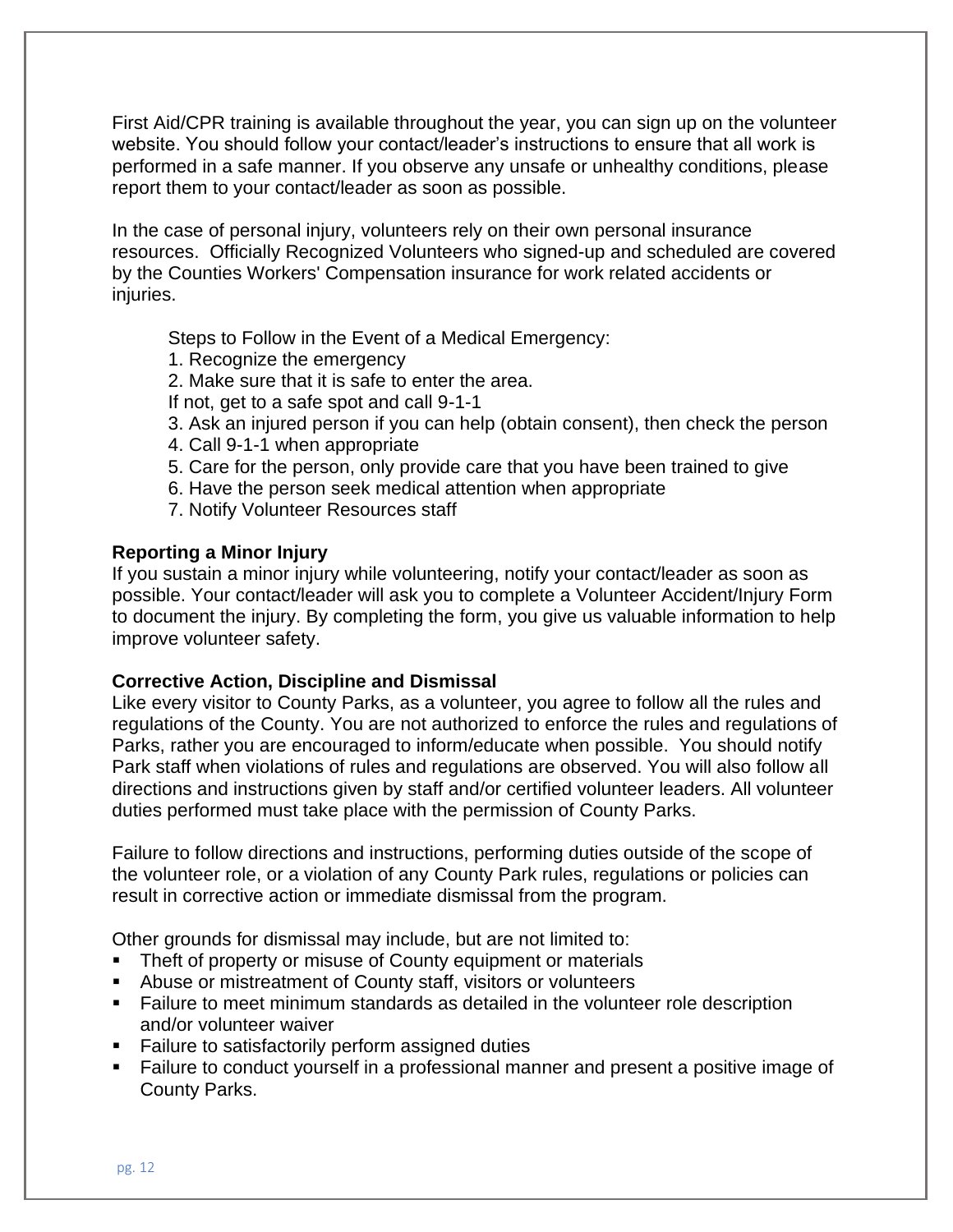- **E** If there are concerns with your work as a volunteer, County staff will work with you to correct them. A serious violation of the volunteer rules and regulations may be grounds for dismissal. Additionally, dismissal may be considered if volunteer expectations are consistently disregarded.
- If you feel that you are not being fairly treated by your contact/leader, please contact the Volunteer Resources team for assistance with conflict resolution.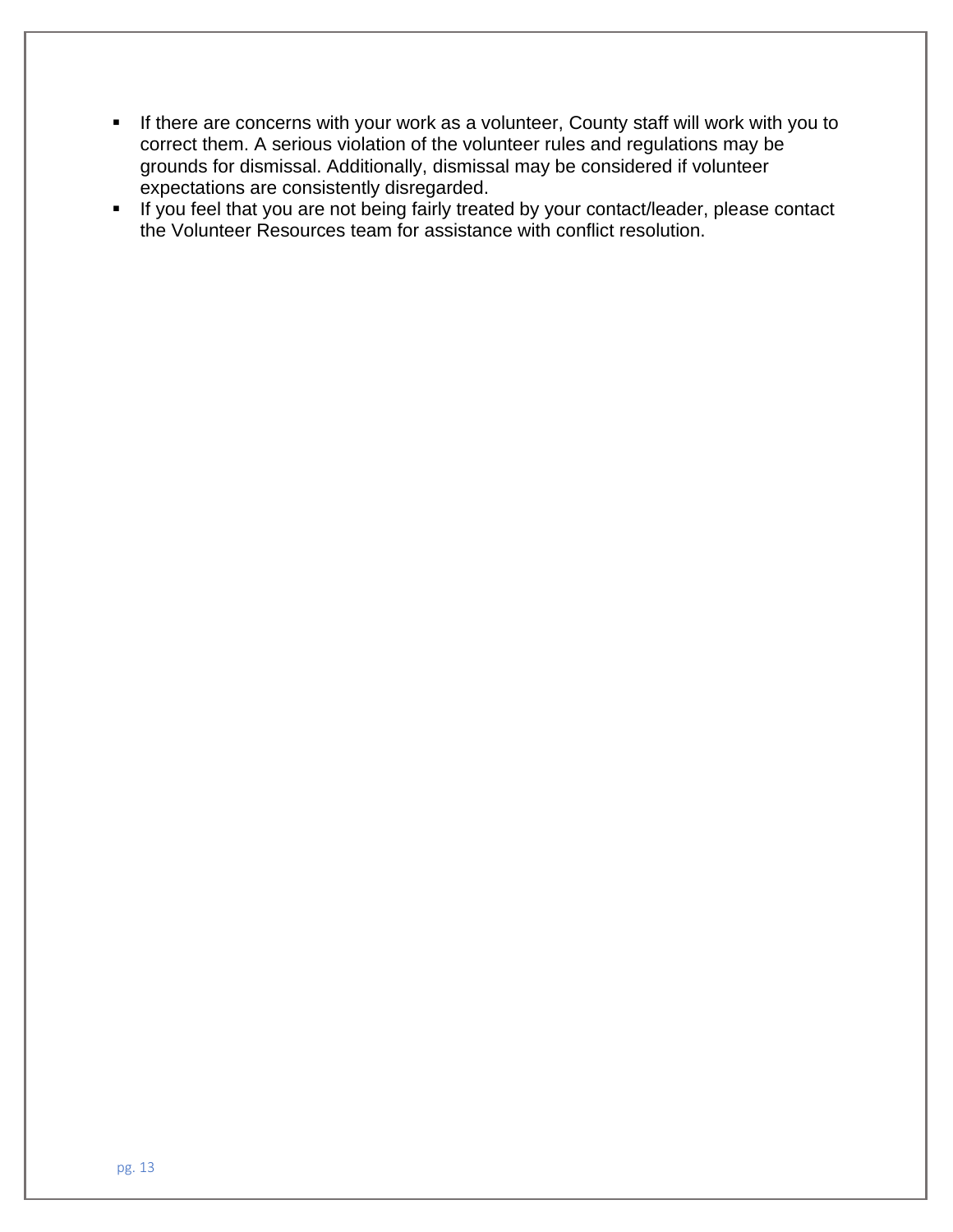### **Park Volunteer Agreement**

**This is a contract. It affects your legal rights and duties. It includes provisions regarding assumption of risk, waiver and indemnification, and release of claims. Please read it carefully.**

This Park Volunteer Agreement ("Agreement") is a contract between Snohomish County ("the County"), a home rule charter county and political subdivision of the State of Washington, and the volunteer whose signature, name and other contact information appear within the Online Registration Database ("Park Volunteer").

For and in consideration of the mutual agreements contained in this Agreement, the County and Park Volunteer agree as follows:

#### **Background**

- 1. The County owns and operates a number of parks, campgrounds and other recreational facilities and premises throughout Snohomish County, Washington.
- 2. Many volunteers, nonprofit organizations, and other persons operate, maintain, or otherwise contribute to the continued viability of the County's numerous parks, campgrounds, and recreational facilities.
- 3. Volunteers who assist the County to operate or maintain its facilities choose to donate their labor of their own free choice, and to perform services on the County's behalf without any compensation. Volunteers are NOT considered to be County employees. Volunteers are not eligible for any benefits that may accrue to County employees.
- 4. Park Volunteers [a.k.a. "un-paid staff] are individuals who wish to volunteer at a County Park, and, in that capacity is willing to perform certain specified duties in exchange for training, supervision, assistance and other gratuities as explained more fully below.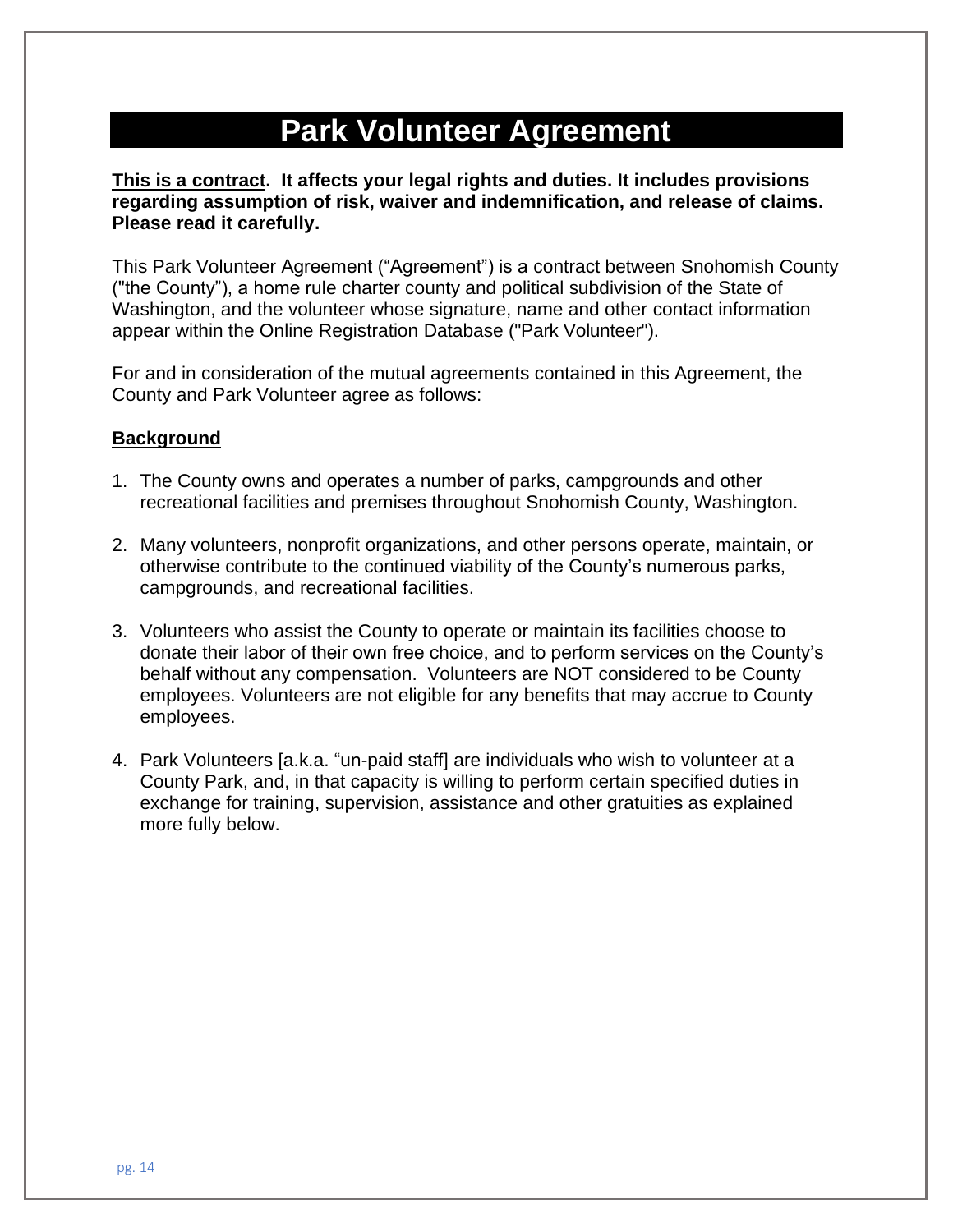### **Volunteer Expectations and Duties**

As representatives of the Snohomish County Parks and Recreation Department, Park Volunteers must exemplify the County Parks Mission/Vision, The Park Mater Plan and the parks rules and regulations. Volunteers are expected to "set an example" for park visitors and guests. A Volunteer is a diplomatic representative of the department who promotes and ensures a positive relationship between the department and park users. Some of the expectations of Volunteers include but are not limited to:

In addition to the previously described expectations, here are some basic Do's and Don't's:

#### **Do**

- Be polite and friendly, with a desire to be helpful!
- Wear Proper Uniform and Identification Badge while on duty.
- Talk positively about the county, park, staff, and the rules.
- Be a good neighbor. Set a good example by obeying the park rules yourself.
- Be familiar with park rules and regulations so that you can explain when asked or when you see a violation. Hand out appropriate brochures when available. If the violation continues, report it to your Senior Park Ranger or other designee.
- Give out accurate information. If you cannot answer a question, refer the public to your Senior Park Ranger or other designee or refer to the Park Administration Office at (425) 388-6600.
- Refer Park Visitors and or the general public with complaints or concerns to the Senior Park Ranger or other designee.
- Remember to wave as you walk by a park visitor and smile!

#### **Don't**

- Try and enforce the rule *educate* instead.
- Argue, scold or "chew out" the visitor. Remain calm and if needed, refer the visitor to the Senior Park Ranger or other designee.
- Interfere with a visitor's privacy and ability to "get away from it all."
- Be impatient, harsh, sharp, or rude to the visitors. As a representative of the County Parks Department, professionalism is the key to a successful park experience.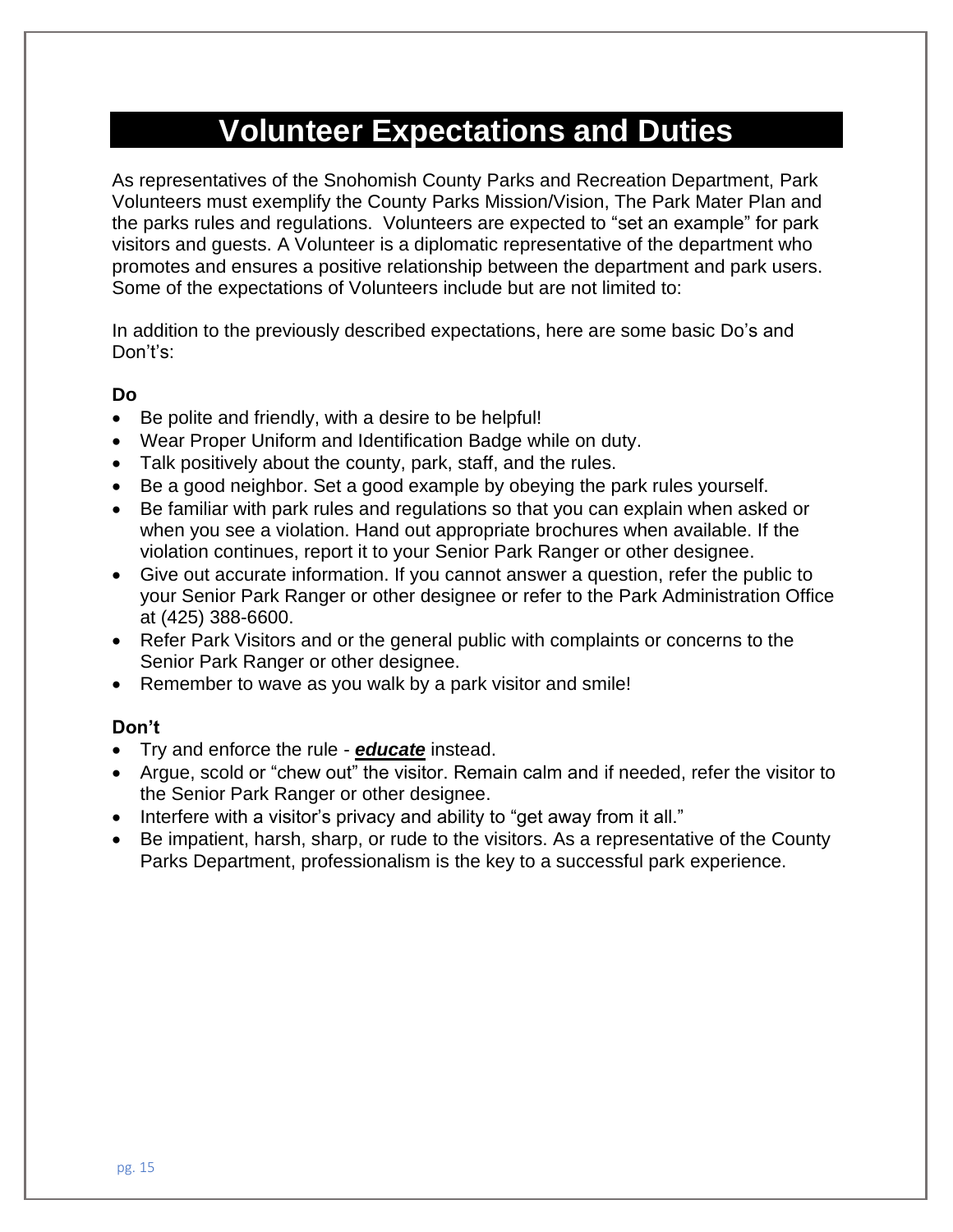### **Illustrative Job Description**

**Position: Park Volunteer Department:** Parks **Job Category:** Unpaid Staff

#### **Program Supervisor: Volunteer Program Director**

Incumbents serve as assistants to the Operations Division with responsibilities for reporting safety and maintenance related deficiencies to park officials for follow-up action.

#### **Illustrative Essential Functions:**

Through regular visits to the park, Volunteers document maintenance needs, report acts of vandalism, interact with park users, promote park safety and encourage an overall positive use of public space. The Volunteer position may be a one time, Quarterly, Annual or upto a five year commitment and requires volunteers to attend; Orientation and/or Training prior to participation in the program.

Objectives for the Park Volunteer program are to bridge the line of communication between the community and Snohomish County Parks; assist Snohomish County Parks with the general maintenance and upkeep of parks through close observation which will enhance safety for park visitors while, at the same time, provide a presence to deter crime and vandalism; encourage the community to take a proactive approach in maintaining the integrity and intended use of parks and green space.

#### **Duties:**

- 1. Visit park at least once per month to assess the overall condition
- 2. Wear County Issued Uniform and Identification while performing duties
- 3. Report unusual or suspicious activity taking place in the park
- 4. Complete and submit online Observation Report on park condition and park activity once per month
- 5. Participate in or organize one park beautification workday and schedule with Director of volunteer Services Work Party a minimum of once per year.
- 6. Update Bulletin Boards
- 7. Greet and assist park visitors, informing them of parks rules and regulations, answering questions about the park and surrounding area, hand out park maps/brochures
- 8. Trail Maintenance
- 9. General Landscaping
- 10.General Park Beautification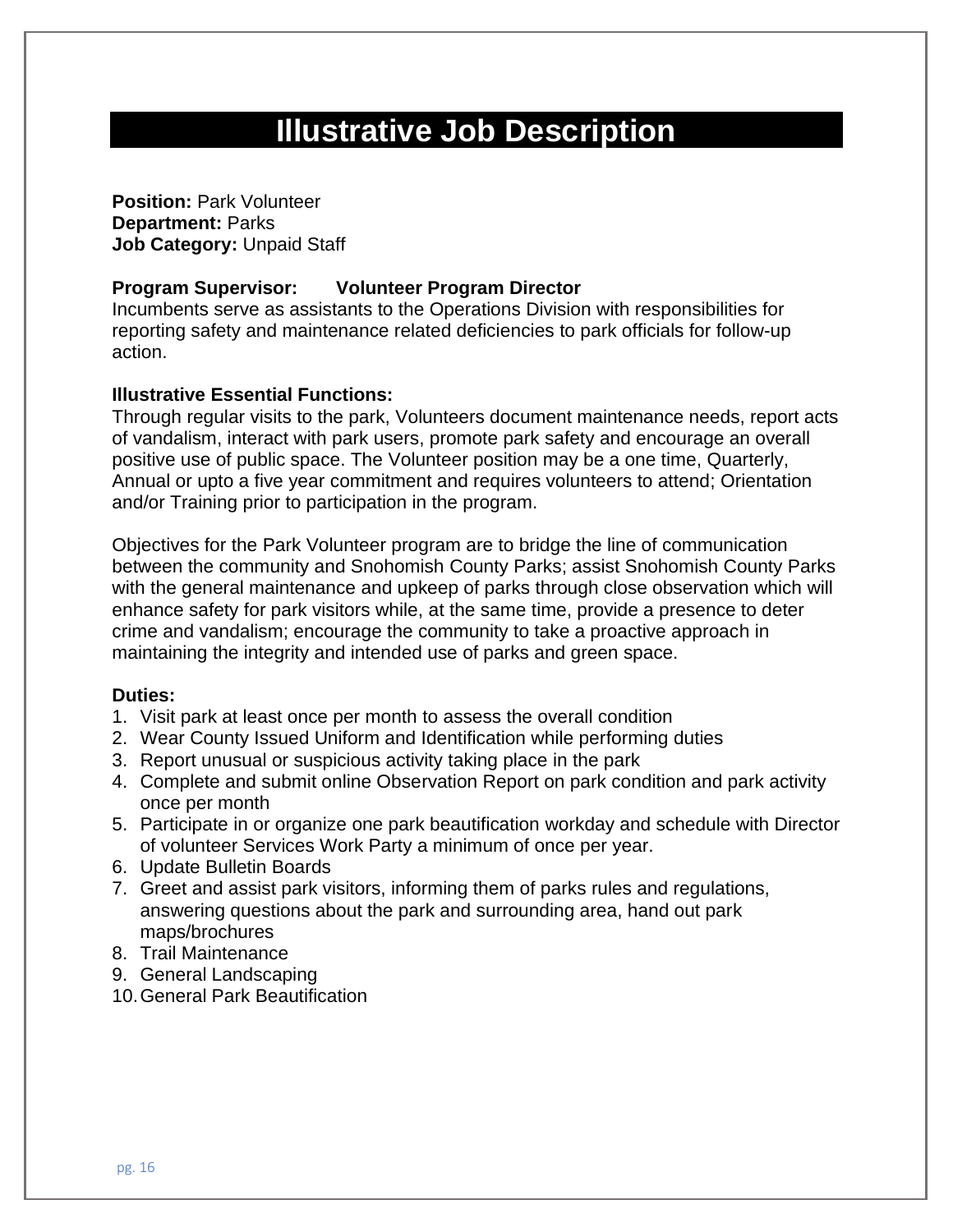#### **Training:**

- 1. Volunteers are required to attend specific volunteer orientation and/or online training prior to park assignment.
- 2. Volunteers may be asked to attend follow-up training related to safety standards and/or community issues.

#### **Job Requirements:**

- 1. Ability to understand and support the County Parks Mission/Vision, The Park Master/and/or Preferred Plan and the parks rules and regulations.
- 2. Ability to take directions from Ranger Supervisor and or Ranger Lead.
- 3. Ability to communicate with co-workers, other volunteers and members of the general public in a courteous, tactful, and professional manner.
- 4. Willingness to commit to volunteer experience which includes at least one day per month along with park maintenance projects at least one day per year.
- 5. Ability to track and report volunteer hours via online reporting system after each volunteer engagement
- 6. Good oral and written communication skills.
- 7. Volunteers must be at least 18 years of age.

#### **Difficulty of Work:**

Some lifting, ability to walk or hike for long periods of time, and ability to be in inclement weather is required.

Volunteering as a Park Volunteer may expose me and my property to certain unavoidable hazards or risks, including but not limited to the following: remote location; potential for confrontational situations, forest fires, landslides, flooding, or other natural hazards.

#### **Volunteer Release of Claims and Agreement to Hold Harmless and Indemnify County**

Park Volunteers, on behalf of themselves and their estate, hereby waives any right of recovery and releases Snohomish County, their officers, officials, employees and agents, from liability, arising from any and all injury to persons and damage to property, and further agrees and undertakes to indemnify, hold harmless and defend the County from and against any and all claims, damages, actions, liability and expenses including attorney's fees and other professional fees in connection with bodily injury including death, personal injury and/or damage to property arising from or out of the Park Volunteer Program activities and participation as a Volunteer.

Park Volunteers further acknowledges and agree that the County does not assume any responsibility whatsoever for personal Volunteer Property and shall not hold the County liable for any loss or damage to same and give permission to be photographed and have their image used in Snohomish County publications.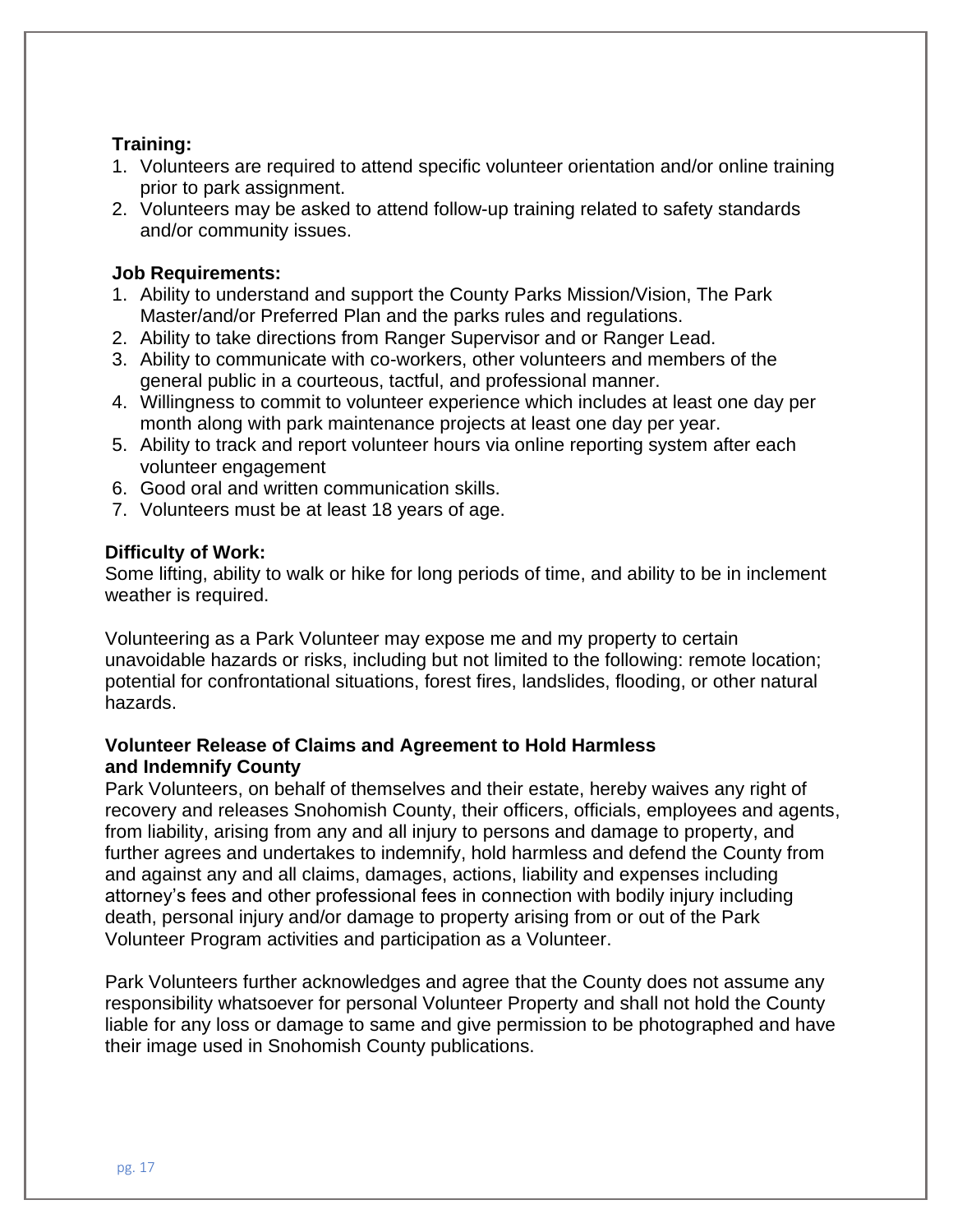#### **I certify that I have read this Park Volunteer Service Agreement. I have reviewed the information herein. I understand the terms of the Agreement and I choose voluntarily to execute it**

The Park Volunteer for this agreement is:

| <b>Print Park Volunteer full name</b>                                           |                                                                                                                                                                                                                                                                                                   |                                                                                                                       |  |
|---------------------------------------------------------------------------------|---------------------------------------------------------------------------------------------------------------------------------------------------------------------------------------------------------------------------------------------------------------------------------------------------|-----------------------------------------------------------------------------------------------------------------------|--|
|                                                                                 | Signature (s) of Park Volunteer                                                                                                                                                                                                                                                                   | month/day/year                                                                                                        |  |
| Volunteer mailing address                                                       |                                                                                                                                                                                                                                                                                                   |                                                                                                                       |  |
| City                                                                            | <b>State</b>                                                                                                                                                                                                                                                                                      | zip                                                                                                                   |  |
|                                                                                 |                                                                                                                                                                                                                                                                                                   | Print telephone numbers / cellular phone numbers/ e-mail addresses                                                    |  |
|                                                                                 | Director of Volunteer Services                                                                                                                                                                                                                                                                    |                                                                                                                       |  |
|                                                                                 | Location of nearest FIRE EXTINGUISHER:<br>Location of nearest FIRST AID KIT:                                                                                                                                                                                                                      | <u> 1989 - Johann Harry Barn, mars ar breist fan de Fryske kommunent fan de Fryske kommunent fan de Fryske kommun</u> |  |
| <b>Telephone Numbers</b><br>Lead Ranger<br>Ranger<br>Ranger<br>Ranger<br>Ranger | the contract of the contract of the contract of the contract of the contract of the contract of the contract of<br>the contract of the contract of the contract of the contract of the contract of the contract of the contract of<br><u> 1989 - Johann Barbara, martxa al III-lea (h. 1989).</u> |                                                                                                                       |  |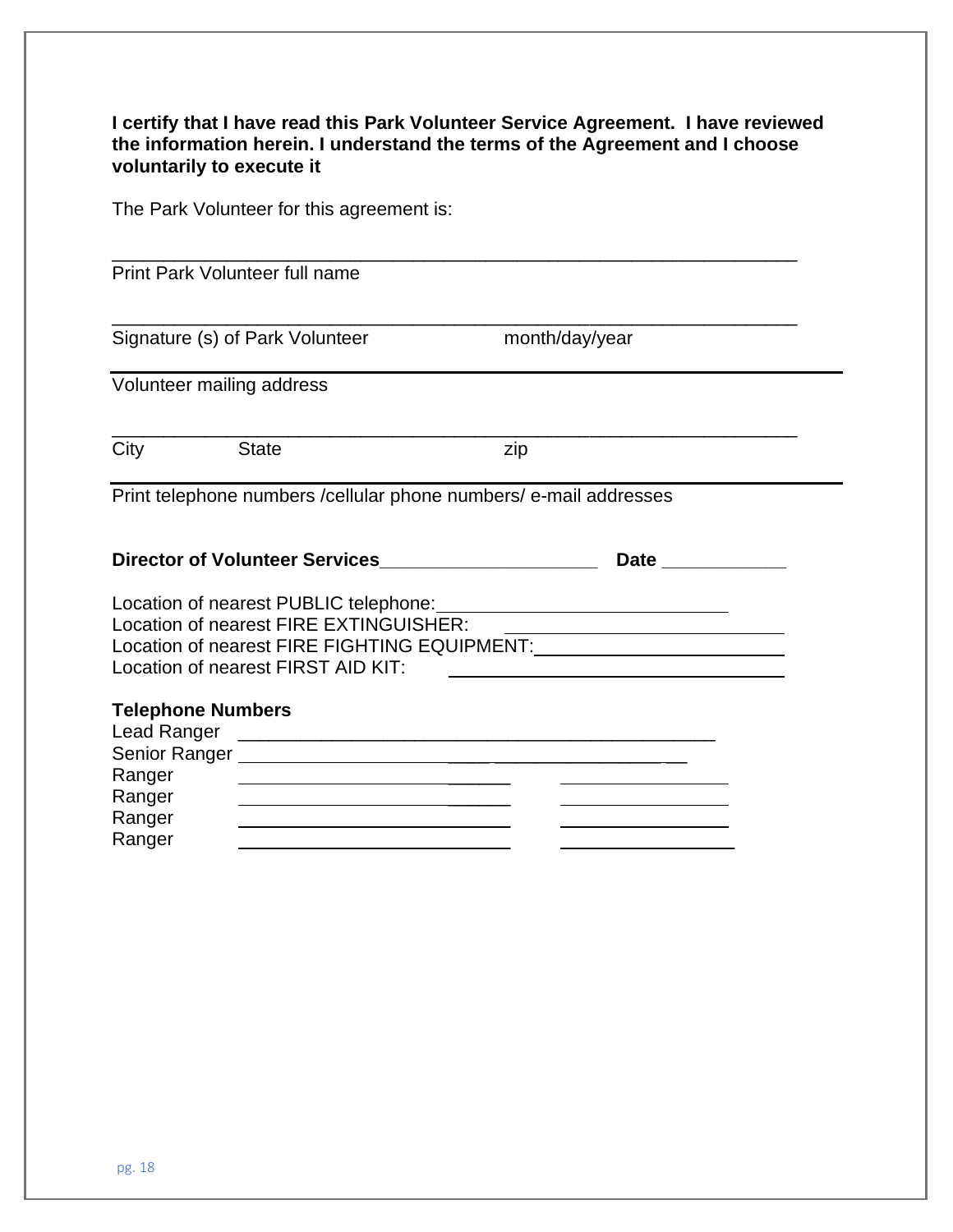#### **Park Volunteer Performance Evaluation/Exit Interview**

|                                                                   | Name: <u>Name:</u> Name: Name: Name: Name: Name: Name: Name: Name: Name: Name: Name: Name: Name: Name: Name: Name: Name: Name: Name: Name: Name: Name: Name: Name: Name: Name: Name: Name: Name: Name: Name: Name: Name: Name: Name |                                                                                                                          |  |
|-------------------------------------------------------------------|-------------------------------------------------------------------------------------------------------------------------------------------------------------------------------------------------------------------------------------|--------------------------------------------------------------------------------------------------------------------------|--|
|                                                                   |                                                                                                                                                                                                                                     |                                                                                                                          |  |
| <b>Rating Scale</b><br>$\overline{3}$<br>$\overline{2}$<br>1<br>0 | Always or High<br>Average<br>Seldom or Low<br><b>Never</b>                                                                                                                                                                          |                                                                                                                          |  |
| <b>Teamwork</b>                                                   | Was the Park Volunteer team oriented?                                                                                                                                                                                               |                                                                                                                          |  |
| <b>Personal Appearance</b><br>and professional manner?            |                                                                                                                                                                                                                                     | Does the Park Volunteer wear the appropriate uniform in a neat                                                           |  |
| <b>Customer Service</b>                                           |                                                                                                                                                                                                                                     | Does the Park Volunteer provide customer service that is consistent<br>with the goals and practices of Snohomish County? |  |
| given by supervising staff?                                       | <b>Following Instructions/Assignments</b>                                                                                                                                                                                           | Does the Park Volunteer follow instructions and job assignments                                                          |  |
| in a timely manner?                                               |                                                                                                                                                                                                                                     | Does the Park Volunteer complete an assignment / task                                                                    |  |
| and the supervisor?                                               |                                                                                                                                                                                                                                     | Does the completed assigned tasks meet the standards of the park                                                         |  |